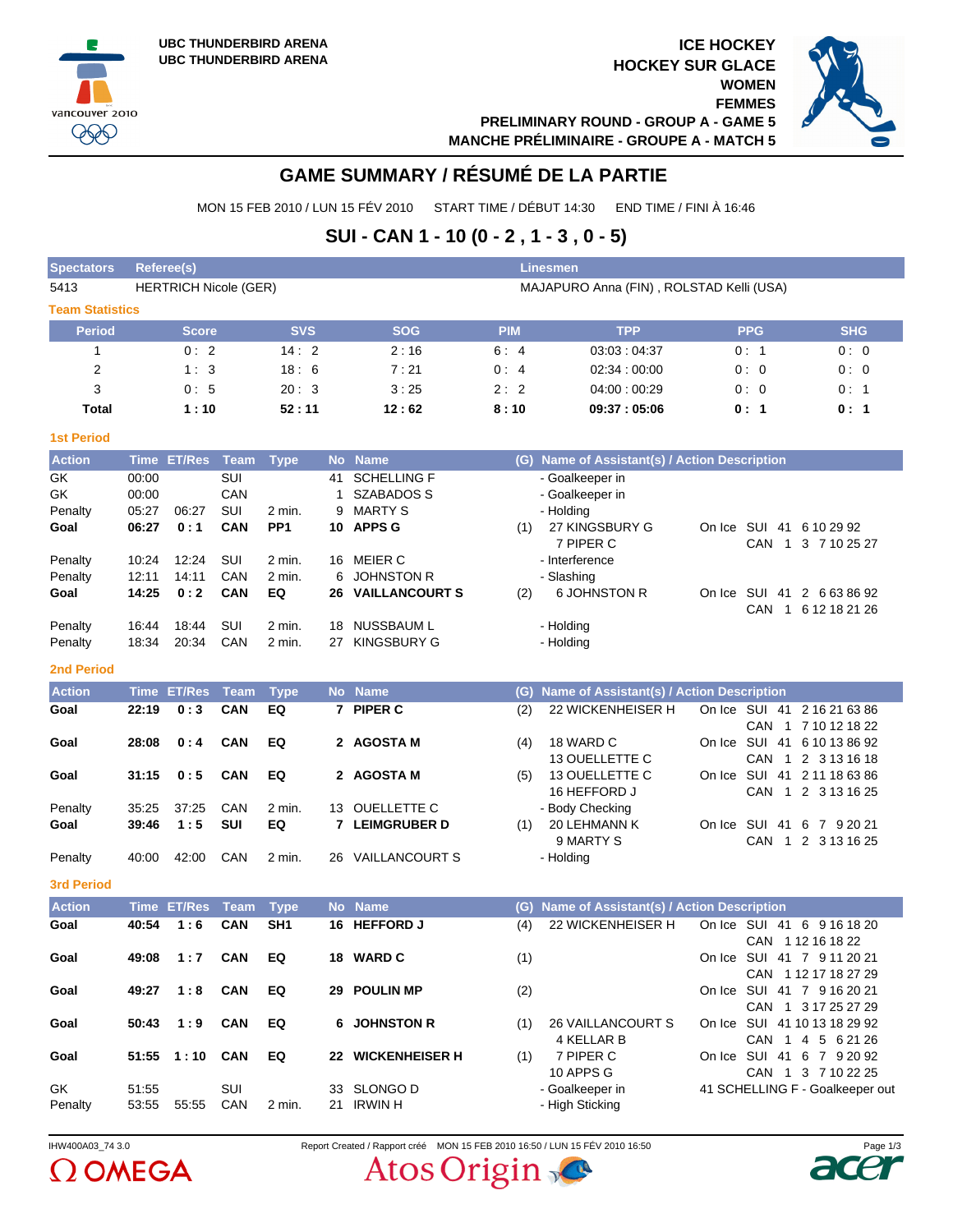



# **FEMMES PRELIMINARY ROUND - GROUP A - GAME 5 MANCHE PRÉLIMINAIRE - GROUPE A - MATCH 5**

| <b>Action</b>       | Time ET/Res Team Type   |       |                   |        | No Name       | (G) Name of Assistant(s) / Action Description                               |
|---------------------|-------------------------|-------|-------------------|--------|---------------|-----------------------------------------------------------------------------|
| Penalty<br>GK<br>GK | 59:31<br>60:00<br>60:00 | 60:00 | SUI<br>SUI<br>CAN | 2 min. | 18 NUSSBAUM L | - Tripping<br>33 SLONGO D - Goalkeeper out<br>1 SZABADOS S - Goalkeeper out |

# **Goalkeeper Records**

vancouver 2010 999

### **Team : SUI - Switzerland Team : CAN - Canada**

|  |  |  |  |  | Team: CAN - Canada |
|--|--|--|--|--|--------------------|
|--|--|--|--|--|--------------------|

| No Name               | <b>SOG</b> | <b>SVS</b> | <b>MIP</b> | No Name             | <b>SOG</b> | <b>SVS</b> | <b>MIP</b> |
|-----------------------|------------|------------|------------|---------------------|------------|------------|------------|
| 41 SCHELLING Florence | 55         |            | 45 51:55   | SZABADOS Shannon    |            |            | 60:00      |
| 33 SLONGO Dominique   |            |            | 08:05      | 32 LABONTE Charline |            |            |            |
|                       |            |            |            |                     |            |            |            |

26 ANTHAMATTEN Sophie (EG)

#### **Game Statistics Team : SUI (white)**

|                    | <b>Team . Sur (writte)</b>  |             |              |                |              |                |                      |                 |          |             |                |            |           |            |                |            |
|--------------------|-----------------------------|-------------|--------------|----------------|--------------|----------------|----------------------|-----------------|----------|-------------|----------------|------------|-----------|------------|----------------|------------|
|                    |                             |             |              |                |              |                | <b>Shots on Goal</b> |                 |          | Time on Ice |                |            |           |            |                |            |
| <b>No Pos Name</b> |                             | G           | A PIM        |                |              | $\overline{2}$ |                      | $3$ OT TS $+/-$ |          | и           | $\overline{2}$ | 3          | <b>OT</b> | <b>TOT</b> | <b>SHF</b>     | <b>AVG</b> |
| 7F                 | <b>LEIMGRUBER Darcia</b>    | 1           | 0            | 0              | 1            | 1              | 0                    | 2               | $-2$     | 5:34        | 5:54           | 5:32       |           | 17:00      | 25             | 0:40       |
| 9 F                | <b>MARTY Stefanie</b>       | $\Omega$    |              | 2              | 0            | 2              | 0                    | 2               | $-3$     | 7:30        | 6:57           | 7:22       |           | 21:49      | 26             | 0:50       |
| 16 F               | MEIER Christine +A          | $\mathbf 0$ | $\mathbf 0$  | $\overline{2}$ | $\mathbf 0$  | 0              | 0                    | 0               | $-3$     | 8:21        | 6:36           | 9:08       |           | 24:05      | 31             | 0:46       |
| 20 F               | LEHMANN Kathrin +C          | 0           | 1            | 0              | 0            | 1              | 2                    | 3               | $-3$     | 8:33        | 6:44           | 7:19       |           | 22:36      | 28             | 0:48       |
| 21 D               | <b>BENZ Laura</b>           | $\Omega$    | 0            | 0              | 0            | 0              | $\Omega$             | 0               | $-2$     | 5:50        | 6:46           | 5:27       |           | 18:03      | 28             | 0:38       |
| 6 D                | MARTY Julia +A              | 0           | 0            | 0              | 0            | 0              | 0                    | 0               | $-3$     | 8:59        |                | 7:04 10:07 |           | 26:10      | 31             | 0:50       |
| 10F                | <b>BULLO Nicole</b>         | 0           | 0            | 0              | 0            | 0              | 0                    | 0               | $-2$     | 5:06        | 6:03           | 3:25       |           | 14:34      | 19             | 0:46       |
| 13F                | <b>BENZ Sara</b>            | 0           | 0            | 0              | 0            | 1              | 0                    | 1               | $-2$     | 3:07        | 5:45           | 4:36       |           | 13:28      | 14             | 0:57       |
| 29 F               | <b>HAFLIGER Melanie</b>     | $\mathbf 0$ | 0            | 0              | 0            | 0              | 0                    | 0               | $-1$     | 5:37        | 6:43           | 6:05       |           | 18:25      | 22             | 0:50       |
| 92 D               | <b>THALMANN Sandra</b>      | 0           | 0            | 0              | 0            | 0              | 0                    | 0               | -4       | 5:00        | 7:04           | 7:11       |           | 19:15      | 22             | 0:52       |
| 2F                 | <b>NABHOLZ Katrin</b>       | 0           | 0            | 0              | 0            | 0              | 1                    | 1.              | $-3$     | 2:40        | 5:47           | 5:23       |           | 13:50      | 17             | 0.48       |
| 11 D               | <b>FRAUTSCHI Angela</b>     | 0           | 0            | 0              | 0            | 0              | 0                    | 0               | $-2$     | 5:56        | 8:53           | 5:41       |           | 20:30      | 23             | 0.53       |
| 18 <sub>D</sub>    | <b>NUSSBAUM Lucrece</b>     | 0           | 0            | 4              | 0            | 0              | $\Omega$             | 0               | $-3$     | 6:18        | 7:09           | 6:43       |           | 20:10      | 27             | 0:44       |
| 63 F               | STIEFEL Anja                | 0           | 0            | $\mathbf 0$    | 0            | 0              | $\Omega$             | 0               | $-3$     | 2:57        | 5:33           | 5:10       |           | 13:40      | 19             | 0.43       |
| 86 D               | <b>RIECHSTEINER Claudia</b> | 0           | 0            | 0              | 1            | 0              | 0                    | 1               | -4       | 2:42        | 5:13           | 4:56       |           | 12:51      | 17             | 0:45       |
| 19F                | <b>MICHIELIN Rahel</b>      | 0           | 0            | 0              | 0            | 0              | 0                    | 0               | 0        | 2:52        | 0:37           | 1:11       |           | 4:40       | $\overline{7}$ | 0:40       |
| 85 D               | <b>WYSS Stefanie</b>        | 0           | 0            | 0              | 0            | 0              | 0                    | 0               | $\Omega$ | 3:33        | 1:21           | 2:48       |           | 7:42       | 10             | 0:46       |
| 93 F               | <b>ZOLLINGER Sabrina</b>    | $\mathbf 0$ | $\mathbf 0$  | 0              | $\mathbf 0$  | $\overline{2}$ | 0                    | 2               | $\Omega$ | 2:46        | 1:25           | 1:38       |           | 5:49       | 9              | 0:38       |
| 26 GK              | <b>ANTHAMATTEN Sophie</b>   | 0           | $\mathbf 0$  | 0              | 0            | 0              | 0                    | 0               |          |             |                |            |           |            |                |            |
| 33 GK              | <b>SLONGO Dominique</b>     | $\Omega$    | 0            | 0              | 0            | 0              | $\Omega$             | 0               |          |             |                |            |           |            |                |            |
| 41 GK              | <b>SCHELLING Florence</b>   | 0           | 0            | 0              | 0            | 0              | 0                    | 0               |          |             |                |            |           |            |                |            |
| Total              |                             | 1           | $\mathbf{2}$ | 8              | $\mathbf{2}$ | 7              | 3                    | 12              |          |             |                |            |           |            |                |            |

### **Head Coach :** KAMMERER Rene

**Team : CAN (red)**

|             |                            | <b>Shots on Goal</b> |            |               |  |          |  |                         | Time on Ice |                |                 |      |                |       |    |         |
|-------------|----------------------------|----------------------|------------|---------------|--|----------|--|-------------------------|-------------|----------------|-----------------|------|----------------|-------|----|---------|
| No Pos Name |                            |                      |            |               |  |          |  | G A PIM 1 2 3 OT TS +/- |             |                | $\sim$ 2 $\sim$ | $-3$ | OT TOT SHF AVG |       |    |         |
| 12D         | MIKKELSON Meaghan          |                      | $0\quad 0$ |               |  |          |  |                         |             | $2 + 4 + 6:17$ | 6:01 6:25       |      |                | 18:43 |    | 22 0:51 |
| 17F         | <b>BOTTERILL Jennifer</b>  |                      | $0\quad 0$ |               |  |          |  |                         |             | $2 +2 4:47$    | 5:07            | 4:05 |                | 13:59 |    | 16 0:52 |
| 18 D        | <b>WARD Catherine</b>      |                      |            |               |  |          |  |                         |             | $2 + 5 + 7:40$ | 6:11 6:24       |      |                | 20:15 |    | 23 0:52 |
| 27 F        | <b>KINGSBURY Gina</b>      |                      |            | $\mathcal{P}$ |  | $\Omega$ |  |                         |             | $2 + 2 + 3:40$ | 6:11 3:50       |      |                | 13:41 |    | 16 0:51 |
| 29 F        | <b>POULIN Marie-Philip</b> |                      |            |               |  |          |  |                         | 1 $+2$      | 5:00           | 4:59            | 4:44 |                | 14:43 | 20 | 0:44    |



IHW400A03\_74 3.0 Report Created / Rapport créé MON 15 FEB 2010 16:50 / LUN 15 FÉV 2010 16:50 Page 2/3Atos Origin